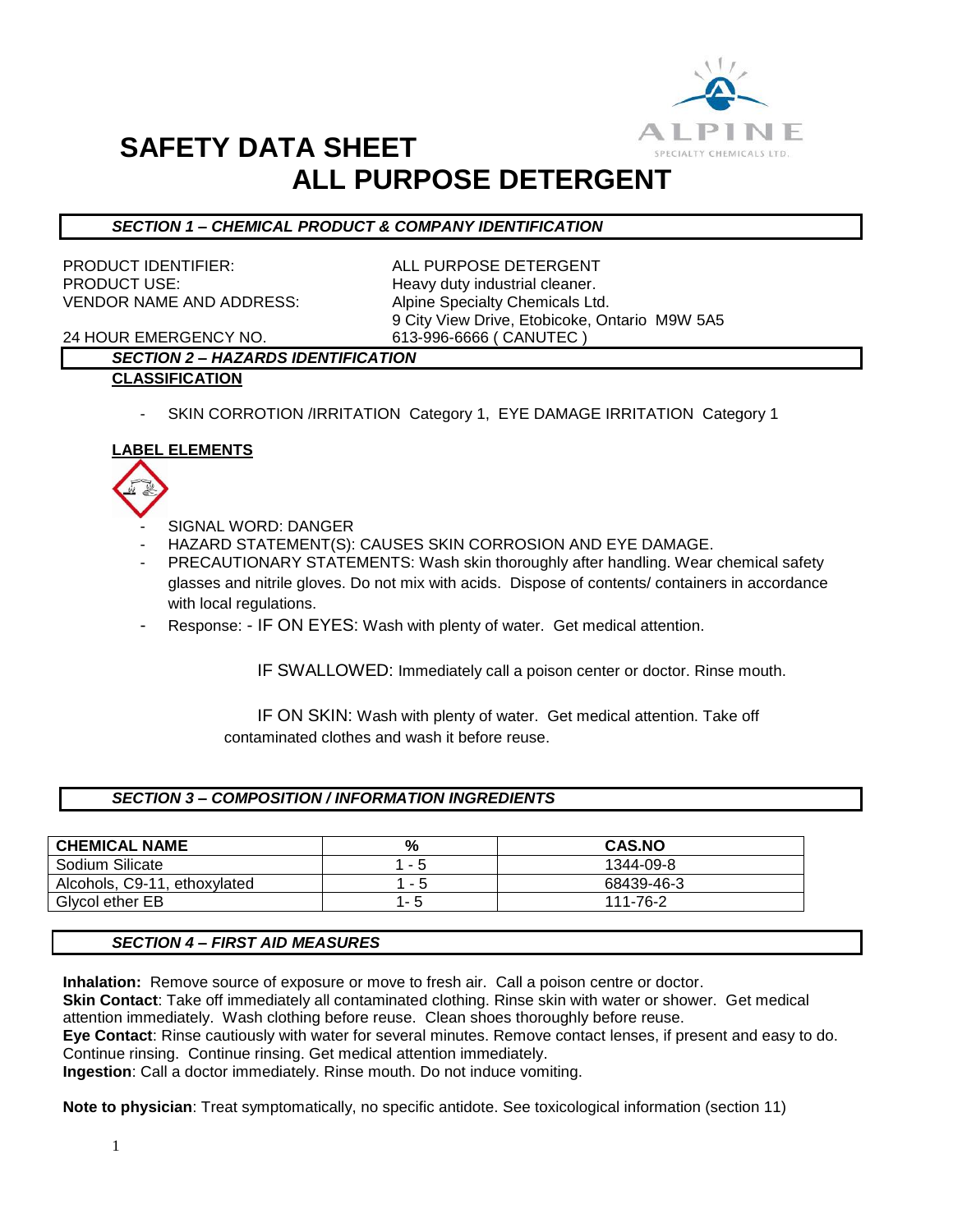# **SAFETY DATA SHEET ALL PURPOSE DETERGENT**

# *SECTION 5 – FIRE FIGHTING MEASURES*

#### **Extinguishing Media:**

**Suitable Extinguishing Media:** Use water spray, fog or foam.

**Unsuitable Extinguishing Media:** None known

 **Specific hazards arising from the product:** Not flammable .

**Hazardous thermal decomposition products:** Decomposition products may include the following materials: carbon dioxide and carbon monoxide.

**Advice for fire-fighters:** Not available.

### *SECTION 6 – ACCIDENTAL RELEASE MEASURES*

**Personal precautions, protective equipment and emergency procedures:**

Wear suitable protective clothing. Wear eye/face protection.

**Environmental precautions:** Avoid contact of large amounts of spilled material and runoff with soil and surface waterways.

**Methods and materials for containment and cleaning up**: Use a water rinse for final clean-up.

*SECTION 7 – HANDLING AND STORAGE*

**Precautions for safe handling**: Ventilate adequately, otherwise wear an appropriate breathing apparatus. Avoid contact with eyes, skin or clothing. Wash thoroughly after handling.

**Storage Procedures**: Keep containers closed when not in use. Do not store near acids. Store between the following temperatures: 15 to 40°C.

#### *SECTION 8 – EXPOSURE CONTROLS/PERSONAL PROTECTION*

|                                 | <b>ACGIH</b><br>TLV |             | <b>OSHA PEL</b> |         | AIHA WEEL     |                     |
|---------------------------------|---------------------|-------------|-----------------|---------|---------------|---------------------|
| <b>CHEMICAL NAME</b>            | TWA                 | <b>STEL</b> | TWA             | Ceiling | 8 hour TWA    | Short term TWA<br>C |
| Sodium Silicate                 | 2 mg/m <sup>3</sup> |             | Not available   |         | Not available |                     |
| Alcohols, C9-11,<br>ethoxylated | Not available       |             | Not available   |         | Not available |                     |
| Glycol Ether EB                 | 20 ppm              |             | Not available   |         | Not available |                     |

ACGIH= American Conference of Governmental Industrial Hygienists. TLV = Threshold Limit Value. TWA = Timeweighted Average. STEL = Short-term Exposure Limit OSHA = US Occupational Safety and Health Administration. PEL = Permissible Exposure Limits. AIHA = AIHA Guideline Foundation. WEEL = Workplace Environmental Exposure Limit.

**Appropriate Engineering Control**: Good general ventilation should be sufficient to control worker exposure to airborne contaminants.

#### **Individual Protection Measure:**

**Eye/Face Protection:** Do not get into eyes. Wear chemical safety goggles.

**Skin Protection:** Personal protective equipment comprising: nitrile gloves, safety goggles and protective clothing. **Respiratory protection**: Not required

**Inhalation:** No special measures required. Treat symptomatically.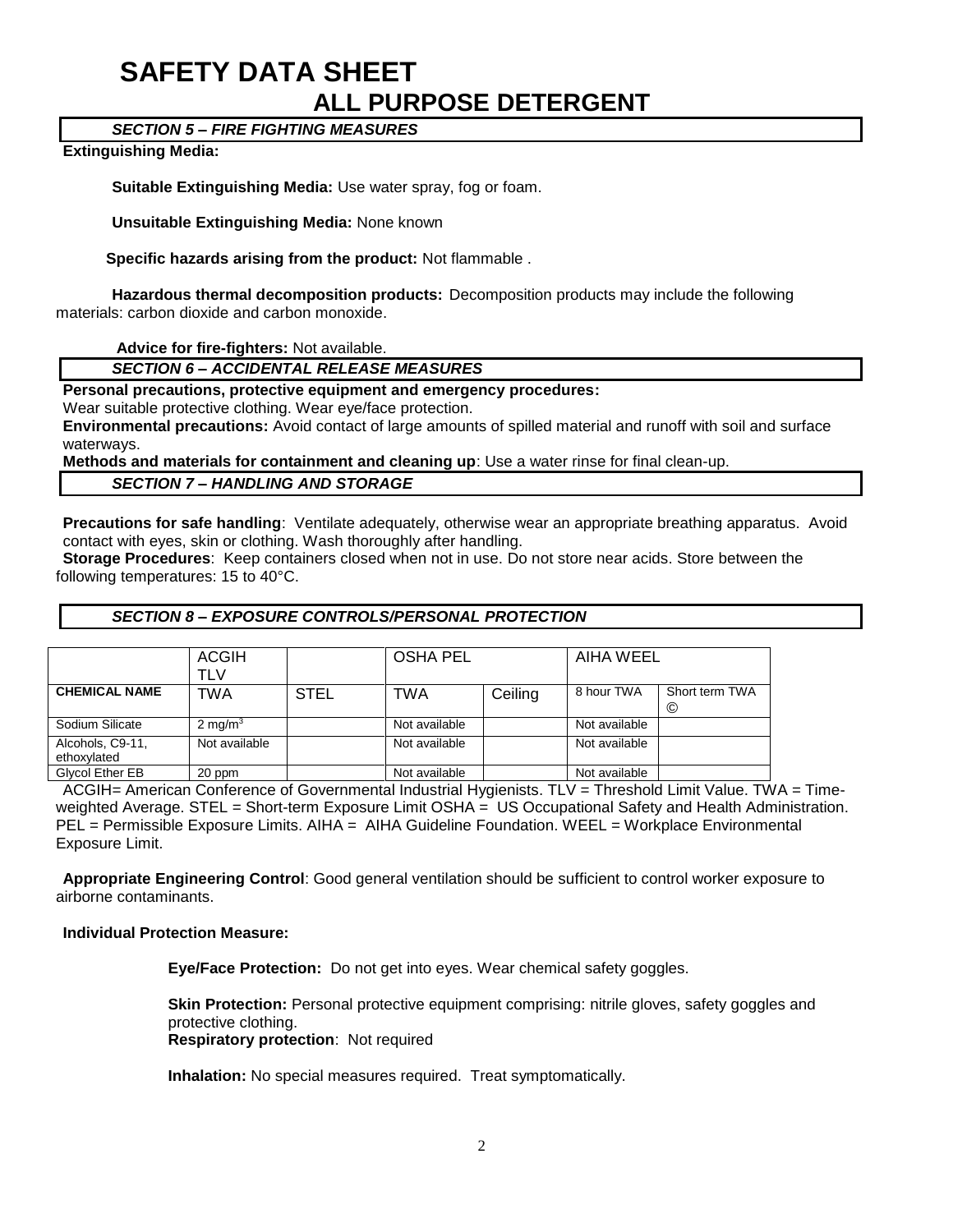# **SAFETY DATA SHEET ALL PURPOSE DETERGENT**

# *SECTION 9 – PHYSICAL AND CHEMICAL PROPERTIES* Appearance: **Liquid, yellow colour. Odour:** Lemon scent. **pH** : 12 ( 100 % ) **Melting Point:** Not available **Boiling point:** > 100 °C **Flash Point:** Not available **Vapour pressure:** Not available **Vapour density:** Not available **Evaporation Rate:** Not available **Flammability:** Not available **Explosive Limit:** Not available Lower flammable/explosive limit: Not available

| Decomposition temperature:                    | Not available                    |
|-----------------------------------------------|----------------------------------|
| <b>SECTION 10 - STABILITY AND REACTIVITY</b>  |                                  |
| STABILITY:                                    | Stable                           |
| INCOMPATIBILITY:                              | Acids.                           |
| HAZARDOUS DECOMPOSITION PRODUCTS:             | None                             |
| HAZARDOUS POLYMERIZATION:                     | Will not occur.                  |
| CONDITIONS TO AVOID:                          | Avoid contact with strong acids. |
| <b>SECTION 11 - TOXICOLOGICAL INFORMATION</b> |                                  |

| <b>Chemical Name</b>         | LC50                   | <b>LD50</b>                | LD50 (dermal         |
|------------------------------|------------------------|----------------------------|----------------------|
| Sodium Silicate              | 2 ma ma/m <sup>3</sup> | Not Available              | Not Available        |
| Alcohols, C9-11, ethoxylated | Not Available          | $>$ 2000 mg/kg (rat)       | >2000 mg/kg (rabbit) |
| Givcol ether EB              | Not Available          | >2000 mg/kg ( guinea pig ) | Not Available        |

**Routes of exposure:** Skin contact, Eye contact, Ingestion, Inhalation.

**Upper flammable/explosive limit:** Not available

**Viscosity:** Not available

**Auto ignition temperature** Not available

**Partition coefficient - n-octanol/water:** Not available

**Solubility in water:** Soluble

**Relative Density:** Approx. = 1 (Water = 1)

**Eye contact**: Causes serious eye damage. **Skin contact**. Causes skin corrosion. **Ingestion**: May cause burns to mouth, throat and stomach. **Inhalation**: May cause nose, throat, and lung irritation.